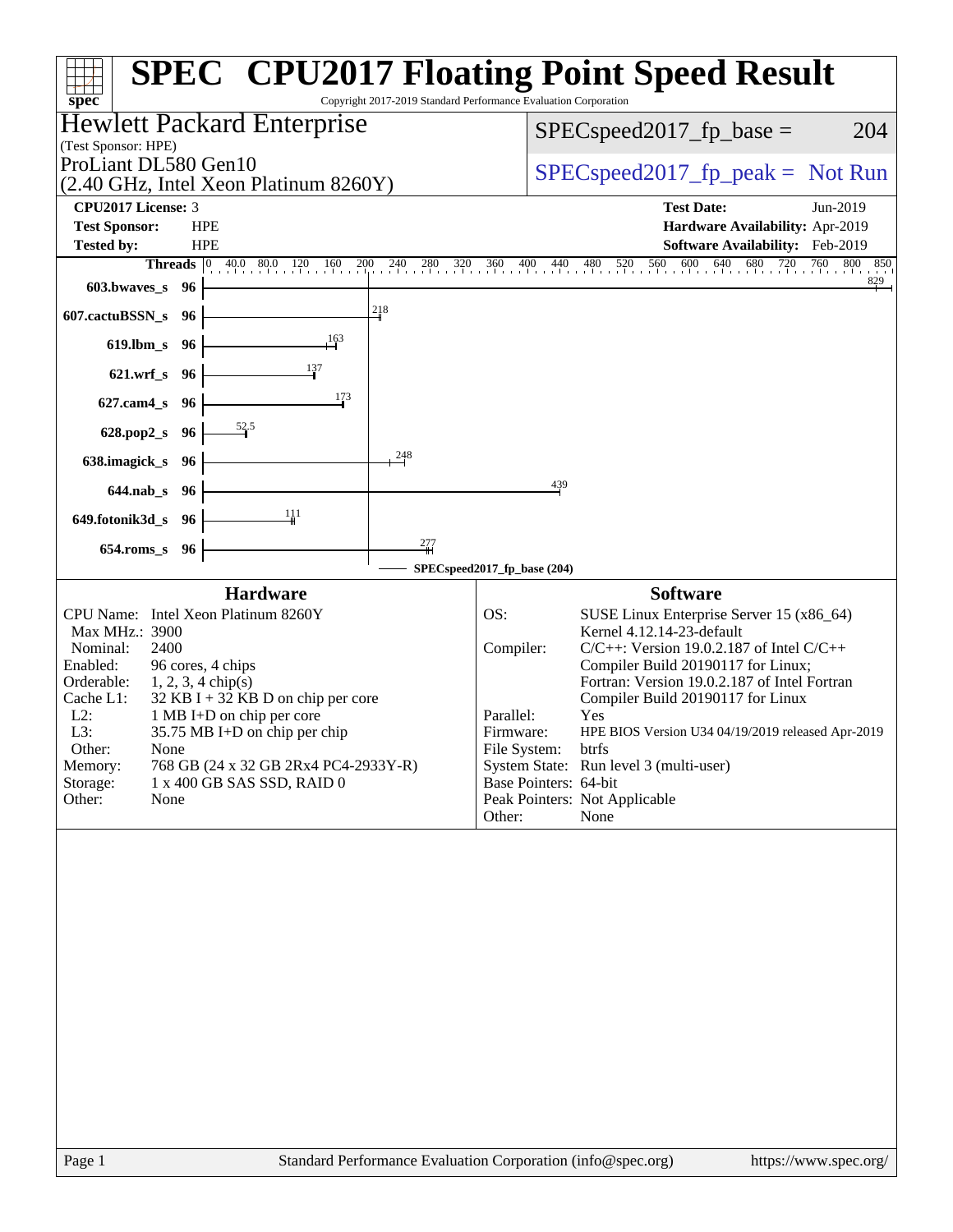Copyright 2017-2019 Standard Performance Evaluation Corporation

### Hewlett Packard Enterprise

(Test Sponsor: HPE)

**[spec](http://www.spec.org/)**

ProLiant DL580 Gen10  $SPEC speed2017$  fp\_peak = Not Run

 $SPEC speed2017_fp\_base = 204$ 

(2.40 GHz, Intel Xeon Platinum 8260Y)

**[CPU2017 License:](http://www.spec.org/auto/cpu2017/Docs/result-fields.html#CPU2017License)** 3 **[Test Date:](http://www.spec.org/auto/cpu2017/Docs/result-fields.html#TestDate)** Jun-2019 **[Test Sponsor:](http://www.spec.org/auto/cpu2017/Docs/result-fields.html#TestSponsor)** HPE **[Hardware Availability:](http://www.spec.org/auto/cpu2017/Docs/result-fields.html#HardwareAvailability)** Apr-2019 **[Tested by:](http://www.spec.org/auto/cpu2017/Docs/result-fields.html#Testedby)** HPE **[Software Availability:](http://www.spec.org/auto/cpu2017/Docs/result-fields.html#SoftwareAvailability)** Feb-2019

### **[Results Table](http://www.spec.org/auto/cpu2017/Docs/result-fields.html#ResultsTable)**

| <b>Base</b>              |                            |                |                | <b>Peak</b>    |            |                |       |                |                |              |                |              |                |              |
|--------------------------|----------------------------|----------------|----------------|----------------|------------|----------------|-------|----------------|----------------|--------------|----------------|--------------|----------------|--------------|
| <b>Benchmark</b>         | <b>Threads</b>             | <b>Seconds</b> | Ratio          | <b>Seconds</b> | Ratio      | <b>Seconds</b> | Ratio | <b>Threads</b> | <b>Seconds</b> | <b>Ratio</b> | <b>Seconds</b> | <b>Ratio</b> | <b>Seconds</b> | <b>Ratio</b> |
| $603.bwaves$ s           | 96                         | 71.2           | 829            | 71.1           | 829        | 69.5           | 849   |                |                |              |                |              |                |              |
| 607.cactuBSSN s          | 96                         | 76.2           | 219            | 76.3           | 218        | 76.8           | 217   |                |                |              |                |              |                |              |
| $619.1$ bm s             | 96                         | 34.4           | 152            | 31.9           | 164        | 32.0           | 163   |                |                |              |                |              |                |              |
| $621$ .wrf s             | 96                         | 96.3           | 137            | 96.4           | 137        | 97.1           | 136   |                |                |              |                |              |                |              |
| $627$ .cam $4 \text{ s}$ | 96                         | 51.4           | 173            | 51.7           | 172        | 51.0           | 174   |                |                |              |                |              |                |              |
| $628.pop2_s$             | 96                         | 230            | 51.5           | 226            | 52.5       | 221            | 53.6  |                |                |              |                |              |                |              |
| 638.imagick_s            | 96                         | 58.1           | 248            | 62.8           | 230        | 58.2           | 248   |                |                |              |                |              |                |              |
| $644$ .nab s             | 96                         | 39.8           | 439            | 39.8           | 439        | 39.8           | 439   |                |                |              |                |              |                |              |
| 649.fotonik3d s          | 96                         | 84.3           | 108            | 82.2           | <b>111</b> | 81.3           | 112   |                |                |              |                |              |                |              |
| $654$ .roms s            | 96                         | 56.8           | 277            | 55.7           | 283        | 57.1           | 276   |                |                |              |                |              |                |              |
|                          | $SPEC speed2017$ fp base = |                | 204            |                |            |                |       |                |                |              |                |              |                |              |
|                          | SPECspeed 2017 fp peak $=$ |                | <b>Not Run</b> |                |            |                |       |                |                |              |                |              |                |              |

Results appear in the [order in which they were run.](http://www.spec.org/auto/cpu2017/Docs/result-fields.html#RunOrder) Bold underlined text [indicates a median measurement](http://www.spec.org/auto/cpu2017/Docs/result-fields.html#Median).

### **[Operating System Notes](http://www.spec.org/auto/cpu2017/Docs/result-fields.html#OperatingSystemNotes)**

 Stack size set to unlimited using "ulimit -s unlimited" Transparent Huge Pages enabled by default Prior to runcpu invocation Filesystem page cache synced and cleared with: sync; echo 3> /proc/sys/vm/drop\_caches

### **[General Notes](http://www.spec.org/auto/cpu2017/Docs/result-fields.html#GeneralNotes)**

Environment variables set by runcpu before the start of the run:  $KMP$  AFFINITY = "granularity=fine, compact" LD\_LIBRARY\_PATH = "/home/cpu2017\_u2/lib/ia32:/home/cpu2017\_u2/lib/intel64" OMP\_STACKSIZE = "192M"

 Binaries compiled on a system with 1x Intel Core i9-7900X CPU + 32GB RAM memory using Redhat Enterprise Linux 7.5 NA: The test sponsor attests, as of date of publication, that CVE-2017-5754 (Meltdown) is mitigated in the system as tested and documented. Yes: The test sponsor attests, as of date of publication, that CVE-2017-5753 (Spectre variant 1) is mitigated in the system as tested and documented. Yes: The test sponsor attests, as of date of publication, that CVE-2017-5715 (Spectre variant 2) is mitigated in the system as tested and documented.

### **[Platform Notes](http://www.spec.org/auto/cpu2017/Docs/result-fields.html#PlatformNotes)**

BIOS Configuration: Hyper-Threading set to Disabled Thermal Configuration set to Maximum Cooling

**(Continued on next page)**

Page 2 Standard Performance Evaluation Corporation [\(info@spec.org\)](mailto:info@spec.org) <https://www.spec.org/>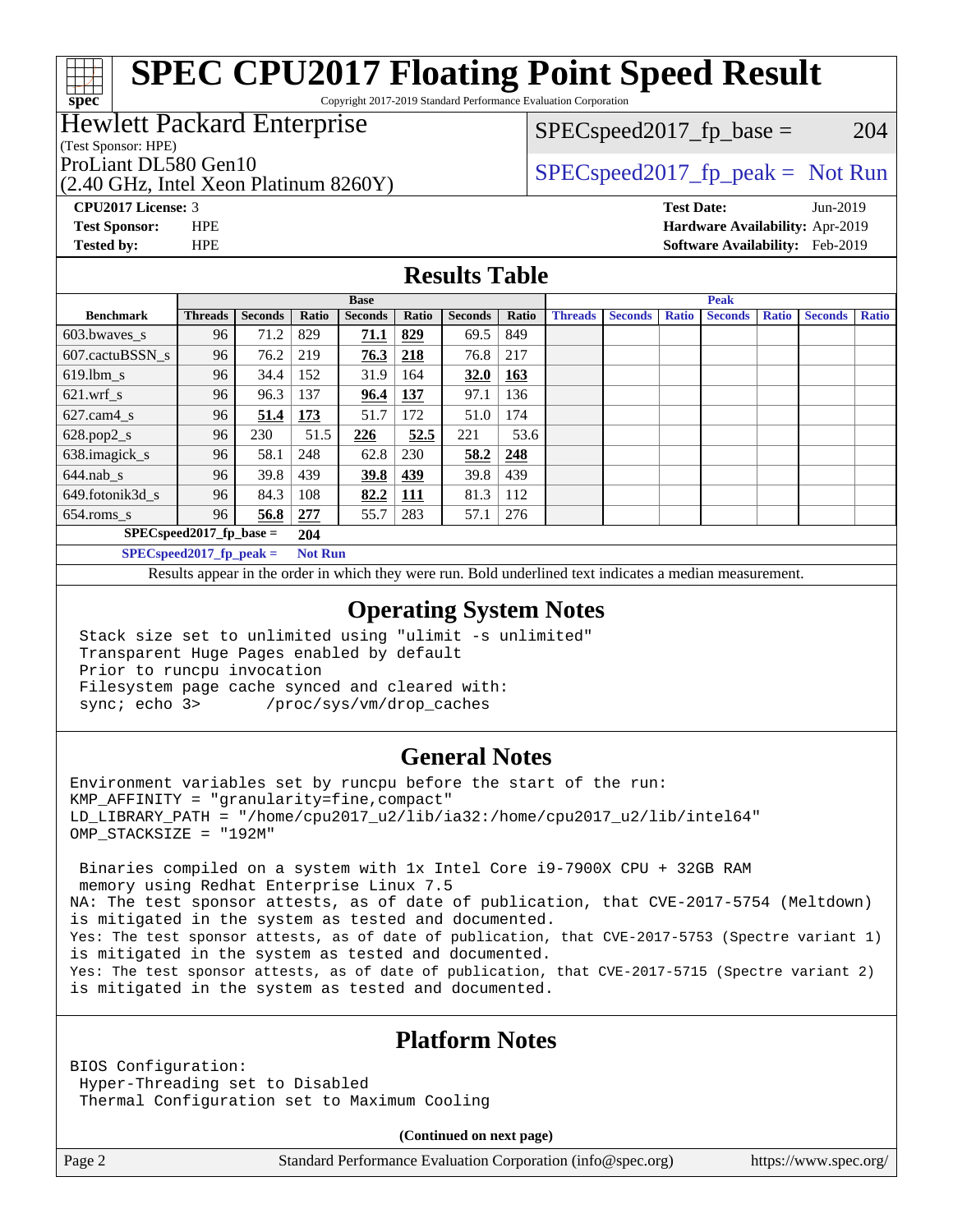Copyright 2017-2019 Standard Performance Evaluation Corporation

### Hewlett Packard Enterprise

 $SPEC speed2017_fp\_base = 204$ 

### (Test Sponsor: HPE)

(2.40 GHz, Intel Xeon Platinum 8260Y)

ProLiant DL580 Gen10  $SPEC speed2017$  [p\_peak = Not Run

**[spec](http://www.spec.org/)**

**[CPU2017 License:](http://www.spec.org/auto/cpu2017/Docs/result-fields.html#CPU2017License)** 3 **[Test Date:](http://www.spec.org/auto/cpu2017/Docs/result-fields.html#TestDate)** Jun-2019 **[Test Sponsor:](http://www.spec.org/auto/cpu2017/Docs/result-fields.html#TestSponsor)** HPE **[Hardware Availability:](http://www.spec.org/auto/cpu2017/Docs/result-fields.html#HardwareAvailability)** Apr-2019 **[Tested by:](http://www.spec.org/auto/cpu2017/Docs/result-fields.html#Testedby)** HPE **[Software Availability:](http://www.spec.org/auto/cpu2017/Docs/result-fields.html#SoftwareAvailability)** Feb-2019

#### **[Platform Notes \(Continued\)](http://www.spec.org/auto/cpu2017/Docs/result-fields.html#PlatformNotes)**

Page 3 Standard Performance Evaluation Corporation [\(info@spec.org\)](mailto:info@spec.org) <https://www.spec.org/> Memory Patrol Scrubbing set to Disabled LLC Prefetch set to Enabled LLC Dead Line Allocation set to Disabled Enhanced Processor Performance set to Enabled Workload Profile set to General Peak Frequency Compute Energy/Performance Bias set to Balanced Power Workload Profile set to Custom Numa Group Size Optimization set to Flat Advanced Memory Protection set to Advanced ECC Sysinfo program /home/cpu2017\_u2/bin/sysinfo Rev: r5974 of 2018-05-19 9bcde8f2999c33d61f64985e45859ea9 running on dl580-sles15 Sat Jun 22 07:57:38 2019 SUT (System Under Test) info as seen by some common utilities. For more information on this section, see <https://www.spec.org/cpu2017/Docs/config.html#sysinfo> From /proc/cpuinfo model name : Intel(R) Xeon(R) Platinum 8260C CPU @ 2.40GHz 4 "physical id"s (chips) 96 "processors" cores, siblings (Caution: counting these is hw and system dependent. The following excerpts from /proc/cpuinfo might not be reliable. Use with caution.) cpu cores : 24 siblings : 24 physical 0: cores 0 1 2 3 4 5 6 9 10 11 12 13 16 17 18 19 20 21 24 25 26 27 28 29 physical 1: cores 0 1 2 3 4 5 6 9 10 11 12 13 16 17 18 19 20 21 24 25 26 27 28 29 physical 2: cores 0 1 2 3 4 5 6 8 9 10 11 12 13 16 17 18 19 20 21 25 26 27 28 29 physical 3: cores 0 1 2 3 5 6 8 9 10 11 12 13 16 17 18 19 20 21 22 25 26 27 28 29 From lscpu: Architecture: x86\_64 CPU op-mode(s): 32-bit, 64-bit Byte Order: Little Endian CPU(s): 96 On-line CPU(s) list: 0-95 Thread(s) per core: 1 Core(s) per socket: 24 Socket(s): 4 NUMA node(s): 4 Vendor ID: GenuineIntel CPU family: 6 Model: 85 Model name: Intel(R) Xeon(R) Platinum 8260C CPU @ 2.40GHz Stepping: 6 CPU MHz: 2400.000 BogoMIPS: 4800.00 **(Continued on next page)**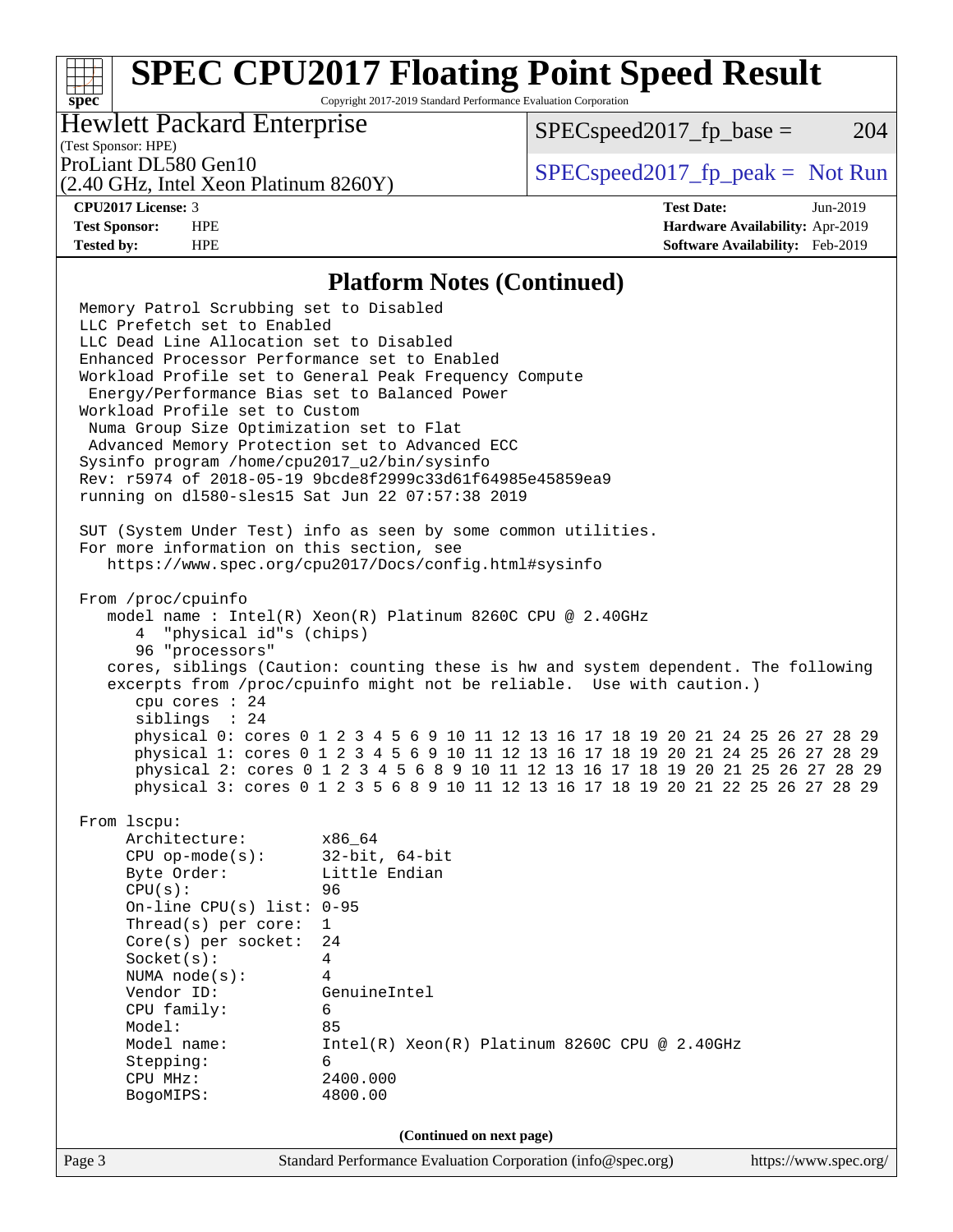Copyright 2017-2019 Standard Performance Evaluation Corporation

### Hewlett Packard Enterprise

(2.40 GHz, Intel Xeon Platinum 8260Y)

 $SPEC speed2017_fp\_base = 204$ 

(Test Sponsor: HPE)

ProLiant DL580 Gen10  $SPEC speed2017$  [p\_peak = Not Run

**[spec](http://www.spec.org/)**

**[CPU2017 License:](http://www.spec.org/auto/cpu2017/Docs/result-fields.html#CPU2017License)** 3 **[Test Date:](http://www.spec.org/auto/cpu2017/Docs/result-fields.html#TestDate)** Jun-2019 **[Test Sponsor:](http://www.spec.org/auto/cpu2017/Docs/result-fields.html#TestSponsor)** HPE **[Hardware Availability:](http://www.spec.org/auto/cpu2017/Docs/result-fields.html#HardwareAvailability)** Apr-2019 **[Tested by:](http://www.spec.org/auto/cpu2017/Docs/result-fields.html#Testedby)** HPE **[Software Availability:](http://www.spec.org/auto/cpu2017/Docs/result-fields.html#SoftwareAvailability)** Feb-2019

#### **[Platform Notes \(Continued\)](http://www.spec.org/auto/cpu2017/Docs/result-fields.html#PlatformNotes)**

| Virtualization:         | $VT - x$           |
|-------------------------|--------------------|
| L1d cache:              | 32K                |
| Lli cache:              | 32K                |
| $L2$ cache:             | 1024K              |
| $L3$ cache:             | 36608K             |
| NUMA $node0$ $CPU(s)$ : | $0 - 23$           |
| NUMA nodel CPU(s):      | $24 - 47$          |
| NUMA node2 CPU(s):      | $48 - 71$          |
| NUMA node3 CPU(s):      | $72 - 95$          |
| $F1 \sim 20$            | $f_{max}$ $\ldots$ |

Flags: fpu vme de pse tsc msr pae mce cx8 apic sep mtrr pge mca cmov pat pse36 clflush dts acpi mmx fxsr sse sse2 ss ht tm pbe syscall nx pdpe1gb rdtscp lm constant\_tsc art arch\_perfmon pebs bts rep\_good nopl xtopology nonstop\_tsc cpuid aperfmperf tsc\_known\_freq pni pclmulqdq dtes64 monitor ds\_cpl vmx smx est tm2 ssse3 sdbg fma cx16 xtpr pdcm pcid dca sse4\_1 sse4\_2 x2apic movbe popcnt tsc\_deadline\_timer aes xsave avx f16c rdrand lahf\_lm abm 3dnowprefetch cpuid\_fault epb cat\_l3 cdp\_l3 invpcid\_single intel\_ppin mba tpr\_shadow vnmi flexpriority ept vpid fsgsbase tsc\_adjust bmi1 hle avx2 smep bmi2 erms invpcid rtm cqm mpx rdt\_a avx512f avx512dq rdseed adx smap clflushopt clwb intel\_pt avx512cd avx512bw avx512vl xsaveopt xsavec xgetbv1 xsaves cqm\_llc cqm\_occup\_llc cqm\_mbm\_total cqm\_mbm\_local ibpb ibrs stibp dtherm ida arat pln pts pku ospke avx512\_vnni arch\_capabilities ssbd

 /proc/cpuinfo cache data cache size : 36608 KB

Page 4 Standard Performance Evaluation Corporation [\(info@spec.org\)](mailto:info@spec.org) <https://www.spec.org/> From numactl --hardware WARNING: a numactl 'node' might or might not correspond to a physical chip. available: 4 nodes (0-3) node 0 cpus: 0 1 2 3 4 5 6 7 8 9 10 11 12 13 14 15 16 17 18 19 20 21 22 23 node 0 size: 193117 MB node 0 free: 192609 MB node 1 cpus: 24 25 26 27 28 29 30 31 32 33 34 35 36 37 38 39 40 41 42 43 44 45 46 47 node 1 size: 193531 MB node 1 free: 193213 MB node 2 cpus: 48 49 50 51 52 53 54 55 56 57 58 59 60 61 62 63 64 65 66 67 68 69 70 71 node 2 size: 193531 MB node 2 free: 193313 MB node 3 cpus: 72 73 74 75 76 77 78 79 80 81 82 83 84 85 86 87 88 89 90 91 92 93 94 95 node 3 size: 193500 MB node 3 free: 193326 MB node distances: node 0 1 2 3 0: 10 21 21 21 1: 21 10 21 21 2: 21 21 10 21 3: 21 21 21 From /proc/meminfo **(Continued on next page)**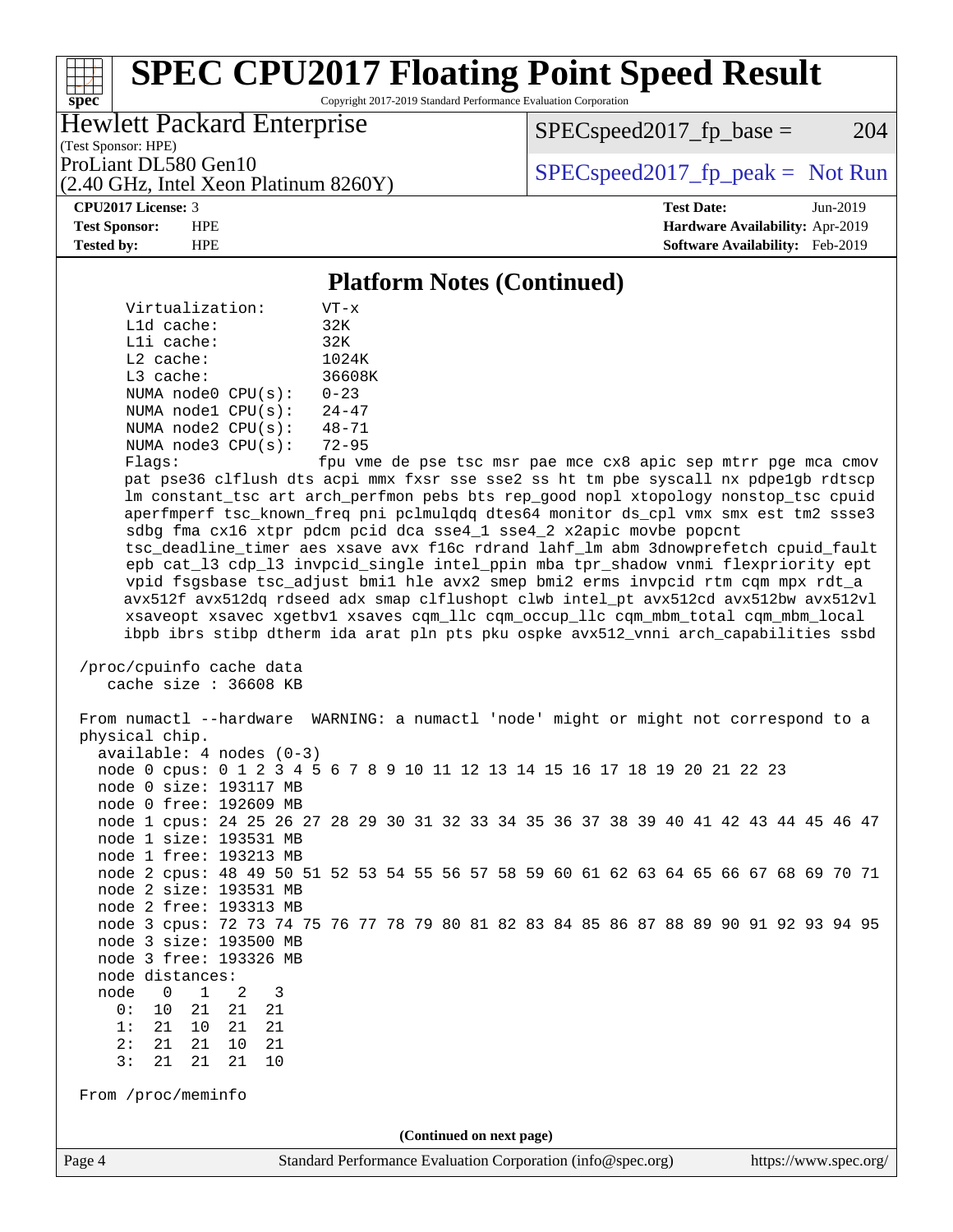#### **[spec](http://www.spec.org/) [SPEC CPU2017 Floating Point Speed Result](http://www.spec.org/auto/cpu2017/Docs/result-fields.html#SPECCPU2017FloatingPointSpeedResult)** Copyright 2017-2019 Standard Performance Evaluation Corporation (Test Sponsor: HPE) Hewlett Packard Enterprise (2.40 GHz, Intel Xeon Platinum 8260Y) ProLiant DL580 Gen10  $SPEC speed2017$  [p\_peak = Not Run  $SPEC speed2017_fp\_base = 204$ **[CPU2017 License:](http://www.spec.org/auto/cpu2017/Docs/result-fields.html#CPU2017License)** 3 **[Test Date:](http://www.spec.org/auto/cpu2017/Docs/result-fields.html#TestDate)** Jun-2019 **[Test Sponsor:](http://www.spec.org/auto/cpu2017/Docs/result-fields.html#TestSponsor)** HPE **[Hardware Availability:](http://www.spec.org/auto/cpu2017/Docs/result-fields.html#HardwareAvailability)** Apr-2019 **[Tested by:](http://www.spec.org/auto/cpu2017/Docs/result-fields.html#Testedby)** HPE **[Software Availability:](http://www.spec.org/auto/cpu2017/Docs/result-fields.html#SoftwareAvailability)** Feb-2019 **[Platform Notes \(Continued\)](http://www.spec.org/auto/cpu2017/Docs/result-fields.html#PlatformNotes)** MemTotal: 792248876 kB HugePages\_Total: 0 Hugepagesize: 2048 kB From /etc/\*release\* /etc/\*version\* os-release: NAME="SLES" VERSION="15" VERSION\_ID="15" PRETTY\_NAME="SUSE Linux Enterprise Server 15" ID="sles" ID\_LIKE="suse" ANSI\_COLOR="0;32" CPE\_NAME="cpe:/o:suse:sles:15" uname -a: Linux dl580-sles15 4.12.14-23-default #1 SMP Tue May 29 21:04:44 UTC 2018 (cd0437b) x86\_64 x86\_64 x86\_64 GNU/Linux Kernel self-reported vulnerability status: CVE-2017-5754 (Meltdown): Not affected CVE-2017-5753 (Spectre variant 1): Mitigation: \_\_user pointer sanitization CVE-2017-5715 (Spectre variant 2): Mitigation: Indirect Branch Restricted Speculation, IBPB, IBRS\_FW run-level 3 Jun 22 07:56 SPEC is set to: /home/cpu2017\_u2 Filesystem Type Size Used Avail Use% Mounted on /dev/sda2 btrfs 371G 90G 281G 25% /home Additional information from dmidecode follows. WARNING: Use caution when you interpret this section. The 'dmidecode' program reads system data which is "intended to allow hardware to be accurately determined", but the intent may not be met, as there are frequent changes to hardware, firmware, and the "DMTF SMBIOS" standard. BIOS HPE U34 04/19/2019 Memory: 24x UNKNOWN NOT AVAILABLE 24x UNKNOWN NOT AVAILABLE 32 GB 2 rank 2933 (End of data from sysinfo program)

The marketing name for the processor in this result, which appears in the CPU name and hardware model areas, is different from sysinfo because a pre-production processor was used. The pre-production processor differs from the production processor in name only.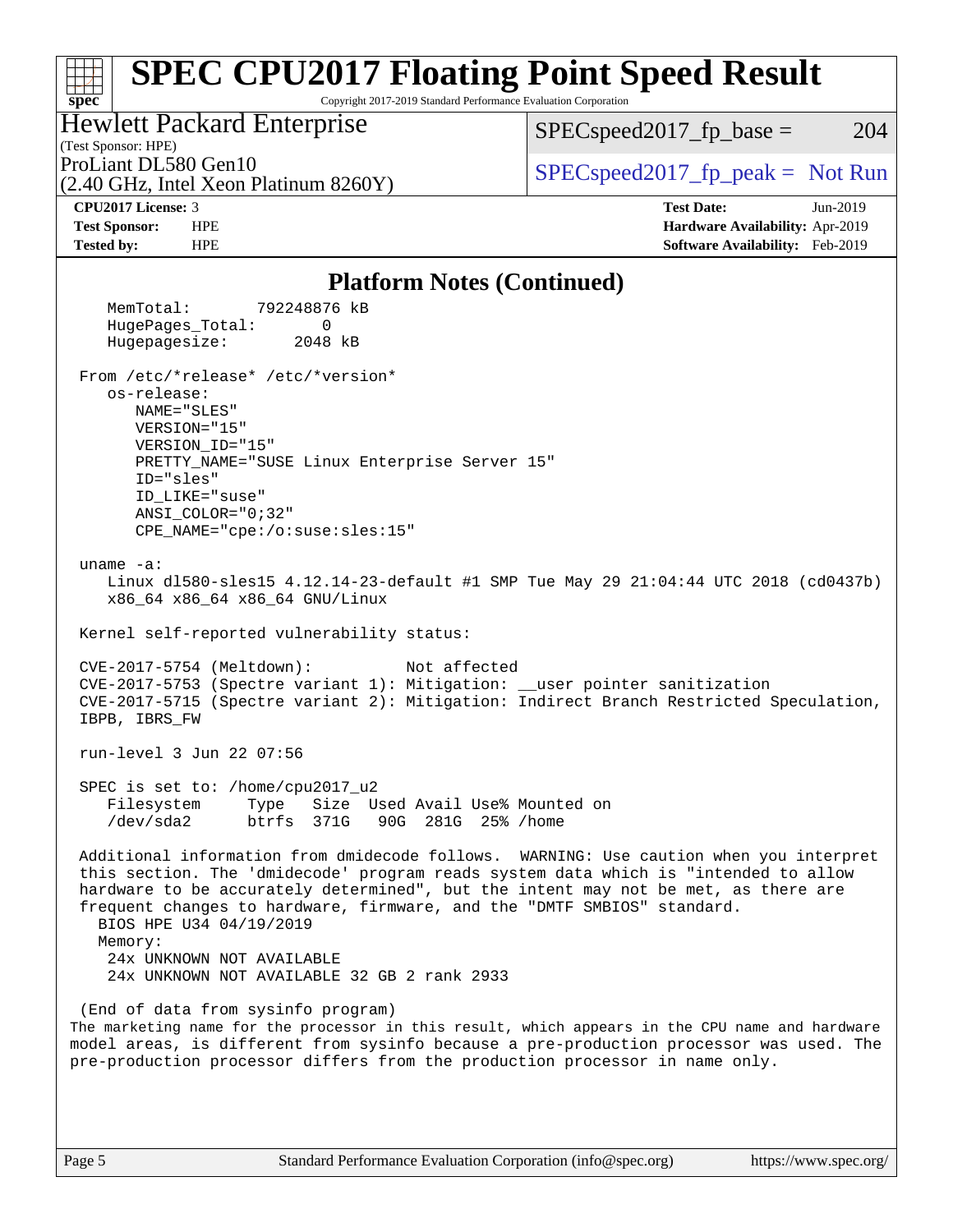Copyright 2017-2019 Standard Performance Evaluation Corporation

### Hewlett Packard Enterprise

 $SPEC speed2017_fp\_base = 204$ 

(Test Sponsor: HPE)

(2.40 GHz, Intel Xeon Platinum 8260Y)

ProLiant DL580 Gen10<br>  $\begin{array}{r} \text{SPEC speed2017\_fp\_peak = Not Run} \\ \text{SPEC speed2017\_fp\_peak = Not Run} \end{array}$ 

**[spec](http://www.spec.org/)**

**[Tested by:](http://www.spec.org/auto/cpu2017/Docs/result-fields.html#Testedby)** HPE **[Software Availability:](http://www.spec.org/auto/cpu2017/Docs/result-fields.html#SoftwareAvailability)** Feb-2019

**[CPU2017 License:](http://www.spec.org/auto/cpu2017/Docs/result-fields.html#CPU2017License)** 3 **[Test Date:](http://www.spec.org/auto/cpu2017/Docs/result-fields.html#TestDate)** Jun-2019 **[Test Sponsor:](http://www.spec.org/auto/cpu2017/Docs/result-fields.html#TestSponsor)** HPE **[Hardware Availability:](http://www.spec.org/auto/cpu2017/Docs/result-fields.html#HardwareAvailability)** Apr-2019

### **[Compiler Version Notes](http://www.spec.org/auto/cpu2017/Docs/result-fields.html#CompilerVersionNotes)**

| CC 619.1bm_s(base) 638.imagick_s(base) 644.nab_s(base)<br>Intel(R) C Intel(R) 64 Compiler for applications running on Intel(R) 64,<br>Version 19.0.2.187 Build 20190117<br>Copyright (C) 1985-2019 Intel Corporation. All rights reserved.<br>FC 607.cactuBSSN s(base)<br>Intel(R) $C++$ Intel(R) 64 Compiler for applications running on Intel(R) 64,<br>Version 19.0.2.187 Build 20190117<br>Copyright (C) 1985-2019 Intel Corporation. All rights reserved.<br>Intel(R) C Intel(R) 64 Compiler for applications running on Intel(R) 64,<br>Version 19.0.2.187 Build 20190117<br>Copyright (C) 1985-2019 Intel Corporation. All rights reserved.<br>Intel(R) Fortran Intel(R) 64 Compiler for applications running on $Intel(R)$<br>64, Version 19.0.2.187 Build 20190117<br>Copyright (C) 1985-2019 Intel Corporation. All rights reserved.<br>___________________________<br>$FC$ 603.bwaves_s(base) 649.fotonik3d_s(base) 654.roms_s(base)<br>$Intel(R)$ Fortran Intel(R) 64 Compiler for applications running on Intel(R)<br>64, Version 19.0.2.187 Build 20190117<br>Copyright (C) 1985-2019 Intel Corporation. All rights reserved.<br>$CC$ 621.wrf_s(base) 627.cam4_s(base) 628.pop2_s(base)<br>$Intel(R)$ Fortran Intel(R) 64 Compiler for applications running on Intel(R)<br>64, Version 19.0.2.187 Build 20190117<br>Copyright (C) 1985-2019 Intel Corporation. All rights reserved.<br>Intel(R) C Intel(R) 64 Compiler for applications running on Intel(R) 64,<br>Version 19.0.2.187 Build 20190117<br>Copyright (C) 1985-2019 Intel Corporation. All rights reserved. |  |
|---------------------------------------------------------------------------------------------------------------------------------------------------------------------------------------------------------------------------------------------------------------------------------------------------------------------------------------------------------------------------------------------------------------------------------------------------------------------------------------------------------------------------------------------------------------------------------------------------------------------------------------------------------------------------------------------------------------------------------------------------------------------------------------------------------------------------------------------------------------------------------------------------------------------------------------------------------------------------------------------------------------------------------------------------------------------------------------------------------------------------------------------------------------------------------------------------------------------------------------------------------------------------------------------------------------------------------------------------------------------------------------------------------------------------------------------------------------------------------------------------------------------------------------------------------------------------------------|--|
|                                                                                                                                                                                                                                                                                                                                                                                                                                                                                                                                                                                                                                                                                                                                                                                                                                                                                                                                                                                                                                                                                                                                                                                                                                                                                                                                                                                                                                                                                                                                                                                       |  |
|                                                                                                                                                                                                                                                                                                                                                                                                                                                                                                                                                                                                                                                                                                                                                                                                                                                                                                                                                                                                                                                                                                                                                                                                                                                                                                                                                                                                                                                                                                                                                                                       |  |
|                                                                                                                                                                                                                                                                                                                                                                                                                                                                                                                                                                                                                                                                                                                                                                                                                                                                                                                                                                                                                                                                                                                                                                                                                                                                                                                                                                                                                                                                                                                                                                                       |  |
|                                                                                                                                                                                                                                                                                                                                                                                                                                                                                                                                                                                                                                                                                                                                                                                                                                                                                                                                                                                                                                                                                                                                                                                                                                                                                                                                                                                                                                                                                                                                                                                       |  |
|                                                                                                                                                                                                                                                                                                                                                                                                                                                                                                                                                                                                                                                                                                                                                                                                                                                                                                                                                                                                                                                                                                                                                                                                                                                                                                                                                                                                                                                                                                                                                                                       |  |
|                                                                                                                                                                                                                                                                                                                                                                                                                                                                                                                                                                                                                                                                                                                                                                                                                                                                                                                                                                                                                                                                                                                                                                                                                                                                                                                                                                                                                                                                                                                                                                                       |  |
|                                                                                                                                                                                                                                                                                                                                                                                                                                                                                                                                                                                                                                                                                                                                                                                                                                                                                                                                                                                                                                                                                                                                                                                                                                                                                                                                                                                                                                                                                                                                                                                       |  |
|                                                                                                                                                                                                                                                                                                                                                                                                                                                                                                                                                                                                                                                                                                                                                                                                                                                                                                                                                                                                                                                                                                                                                                                                                                                                                                                                                                                                                                                                                                                                                                                       |  |
|                                                                                                                                                                                                                                                                                                                                                                                                                                                                                                                                                                                                                                                                                                                                                                                                                                                                                                                                                                                                                                                                                                                                                                                                                                                                                                                                                                                                                                                                                                                                                                                       |  |
|                                                                                                                                                                                                                                                                                                                                                                                                                                                                                                                                                                                                                                                                                                                                                                                                                                                                                                                                                                                                                                                                                                                                                                                                                                                                                                                                                                                                                                                                                                                                                                                       |  |
|                                                                                                                                                                                                                                                                                                                                                                                                                                                                                                                                                                                                                                                                                                                                                                                                                                                                                                                                                                                                                                                                                                                                                                                                                                                                                                                                                                                                                                                                                                                                                                                       |  |
|                                                                                                                                                                                                                                                                                                                                                                                                                                                                                                                                                                                                                                                                                                                                                                                                                                                                                                                                                                                                                                                                                                                                                                                                                                                                                                                                                                                                                                                                                                                                                                                       |  |
|                                                                                                                                                                                                                                                                                                                                                                                                                                                                                                                                                                                                                                                                                                                                                                                                                                                                                                                                                                                                                                                                                                                                                                                                                                                                                                                                                                                                                                                                                                                                                                                       |  |
|                                                                                                                                                                                                                                                                                                                                                                                                                                                                                                                                                                                                                                                                                                                                                                                                                                                                                                                                                                                                                                                                                                                                                                                                                                                                                                                                                                                                                                                                                                                                                                                       |  |
|                                                                                                                                                                                                                                                                                                                                                                                                                                                                                                                                                                                                                                                                                                                                                                                                                                                                                                                                                                                                                                                                                                                                                                                                                                                                                                                                                                                                                                                                                                                                                                                       |  |
|                                                                                                                                                                                                                                                                                                                                                                                                                                                                                                                                                                                                                                                                                                                                                                                                                                                                                                                                                                                                                                                                                                                                                                                                                                                                                                                                                                                                                                                                                                                                                                                       |  |
|                                                                                                                                                                                                                                                                                                                                                                                                                                                                                                                                                                                                                                                                                                                                                                                                                                                                                                                                                                                                                                                                                                                                                                                                                                                                                                                                                                                                                                                                                                                                                                                       |  |
|                                                                                                                                                                                                                                                                                                                                                                                                                                                                                                                                                                                                                                                                                                                                                                                                                                                                                                                                                                                                                                                                                                                                                                                                                                                                                                                                                                                                                                                                                                                                                                                       |  |

### **[Base Compiler Invocation](http://www.spec.org/auto/cpu2017/Docs/result-fields.html#BaseCompilerInvocation)**

[C benchmarks](http://www.spec.org/auto/cpu2017/Docs/result-fields.html#Cbenchmarks):

[icc -m64 -std=c11](http://www.spec.org/cpu2017/results/res2019q3/cpu2017-20190709-16151.flags.html#user_CCbase_intel_icc_64bit_c11_33ee0cdaae7deeeab2a9725423ba97205ce30f63b9926c2519791662299b76a0318f32ddfffdc46587804de3178b4f9328c46fa7c2b0cd779d7a61945c91cd35)

**(Continued on next page)**

Page 6 Standard Performance Evaluation Corporation [\(info@spec.org\)](mailto:info@spec.org) <https://www.spec.org/>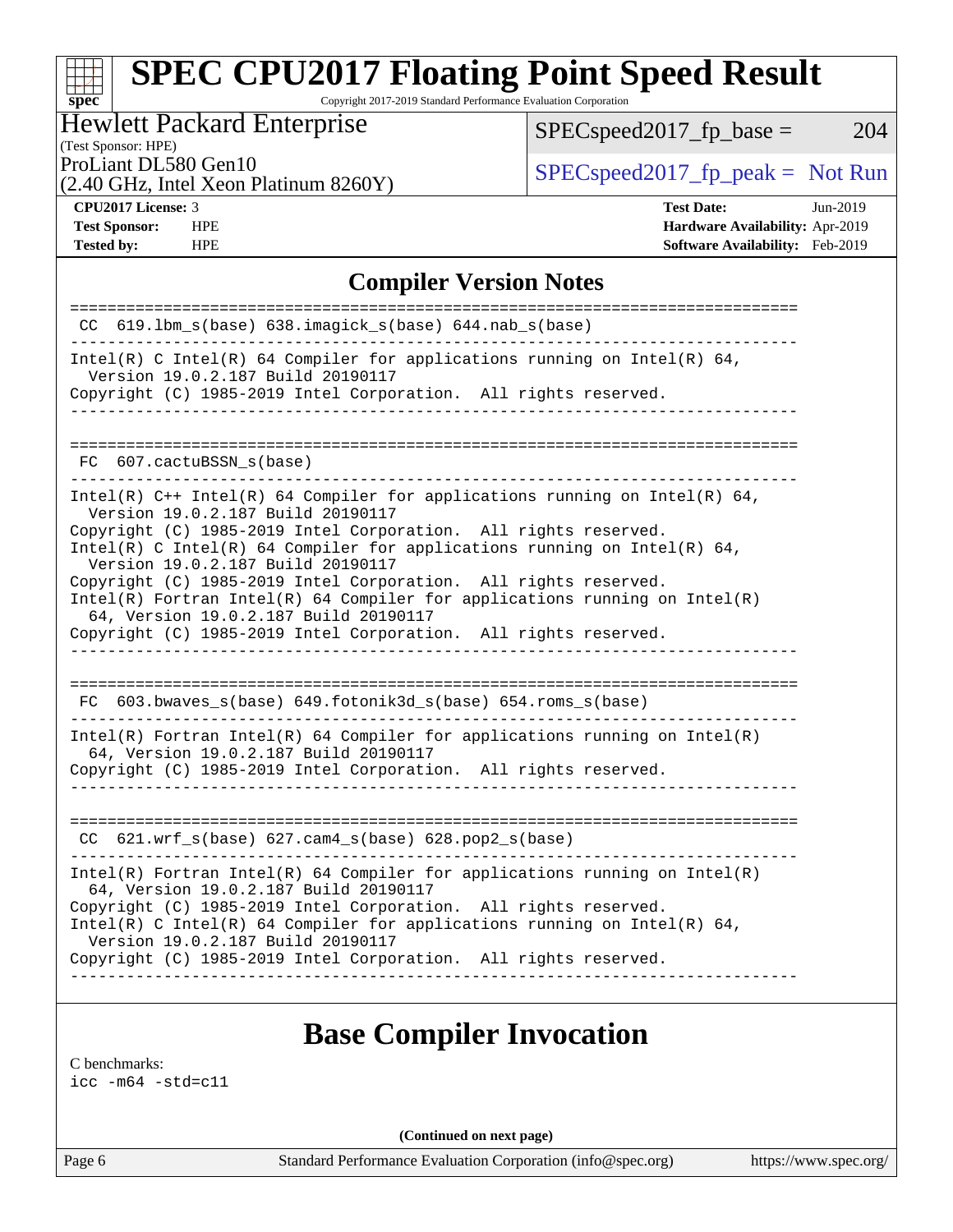Copyright 2017-2019 Standard Performance Evaluation Corporation

### Hewlett Packard Enterprise

(Test Sponsor: HPE)

 $SPEC speed2017_fp\_base = 204$ 

ProLiant DL580 Gen10  $SPEC speed2017$  [p\_peak = Not Run

(2.40 GHz, Intel Xeon Platinum 8260Y)

**[spec](http://www.spec.org/)**

**[CPU2017 License:](http://www.spec.org/auto/cpu2017/Docs/result-fields.html#CPU2017License)** 3 **[Test Date:](http://www.spec.org/auto/cpu2017/Docs/result-fields.html#TestDate)** Jun-2019 **[Test Sponsor:](http://www.spec.org/auto/cpu2017/Docs/result-fields.html#TestSponsor)** HPE **[Hardware Availability:](http://www.spec.org/auto/cpu2017/Docs/result-fields.html#HardwareAvailability)** Apr-2019 **[Tested by:](http://www.spec.org/auto/cpu2017/Docs/result-fields.html#Testedby)** HPE **[Software Availability:](http://www.spec.org/auto/cpu2017/Docs/result-fields.html#SoftwareAvailability)** Feb-2019

## **[Base Compiler Invocation \(Continued\)](http://www.spec.org/auto/cpu2017/Docs/result-fields.html#BaseCompilerInvocation)**

[Fortran benchmarks](http://www.spec.org/auto/cpu2017/Docs/result-fields.html#Fortranbenchmarks): [ifort -m64](http://www.spec.org/cpu2017/results/res2019q3/cpu2017-20190709-16151.flags.html#user_FCbase_intel_ifort_64bit_24f2bb282fbaeffd6157abe4f878425411749daecae9a33200eee2bee2fe76f3b89351d69a8130dd5949958ce389cf37ff59a95e7a40d588e8d3a57e0c3fd751)

[Benchmarks using both Fortran and C](http://www.spec.org/auto/cpu2017/Docs/result-fields.html#BenchmarksusingbothFortranandC): [ifort -m64](http://www.spec.org/cpu2017/results/res2019q3/cpu2017-20190709-16151.flags.html#user_CC_FCbase_intel_ifort_64bit_24f2bb282fbaeffd6157abe4f878425411749daecae9a33200eee2bee2fe76f3b89351d69a8130dd5949958ce389cf37ff59a95e7a40d588e8d3a57e0c3fd751) [icc -m64 -std=c11](http://www.spec.org/cpu2017/results/res2019q3/cpu2017-20190709-16151.flags.html#user_CC_FCbase_intel_icc_64bit_c11_33ee0cdaae7deeeab2a9725423ba97205ce30f63b9926c2519791662299b76a0318f32ddfffdc46587804de3178b4f9328c46fa7c2b0cd779d7a61945c91cd35)

[Benchmarks using Fortran, C, and C++:](http://www.spec.org/auto/cpu2017/Docs/result-fields.html#BenchmarksusingFortranCandCXX) [icpc -m64](http://www.spec.org/cpu2017/results/res2019q3/cpu2017-20190709-16151.flags.html#user_CC_CXX_FCbase_intel_icpc_64bit_4ecb2543ae3f1412ef961e0650ca070fec7b7afdcd6ed48761b84423119d1bf6bdf5cad15b44d48e7256388bc77273b966e5eb805aefd121eb22e9299b2ec9d9) [icc -m64 -std=c11](http://www.spec.org/cpu2017/results/res2019q3/cpu2017-20190709-16151.flags.html#user_CC_CXX_FCbase_intel_icc_64bit_c11_33ee0cdaae7deeeab2a9725423ba97205ce30f63b9926c2519791662299b76a0318f32ddfffdc46587804de3178b4f9328c46fa7c2b0cd779d7a61945c91cd35) [ifort -m64](http://www.spec.org/cpu2017/results/res2019q3/cpu2017-20190709-16151.flags.html#user_CC_CXX_FCbase_intel_ifort_64bit_24f2bb282fbaeffd6157abe4f878425411749daecae9a33200eee2bee2fe76f3b89351d69a8130dd5949958ce389cf37ff59a95e7a40d588e8d3a57e0c3fd751)

### **[Base Portability Flags](http://www.spec.org/auto/cpu2017/Docs/result-fields.html#BasePortabilityFlags)**

 603.bwaves\_s: [-DSPEC\\_LP64](http://www.spec.org/cpu2017/results/res2019q3/cpu2017-20190709-16151.flags.html#suite_basePORTABILITY603_bwaves_s_DSPEC_LP64) 607.cactuBSSN\_s: [-DSPEC\\_LP64](http://www.spec.org/cpu2017/results/res2019q3/cpu2017-20190709-16151.flags.html#suite_basePORTABILITY607_cactuBSSN_s_DSPEC_LP64) 619.lbm\_s: [-DSPEC\\_LP64](http://www.spec.org/cpu2017/results/res2019q3/cpu2017-20190709-16151.flags.html#suite_basePORTABILITY619_lbm_s_DSPEC_LP64) 621.wrf\_s: [-DSPEC\\_LP64](http://www.spec.org/cpu2017/results/res2019q3/cpu2017-20190709-16151.flags.html#suite_basePORTABILITY621_wrf_s_DSPEC_LP64) [-DSPEC\\_CASE\\_FLAG](http://www.spec.org/cpu2017/results/res2019q3/cpu2017-20190709-16151.flags.html#b621.wrf_s_baseCPORTABILITY_DSPEC_CASE_FLAG) [-convert big\\_endian](http://www.spec.org/cpu2017/results/res2019q3/cpu2017-20190709-16151.flags.html#user_baseFPORTABILITY621_wrf_s_convert_big_endian_c3194028bc08c63ac5d04de18c48ce6d347e4e562e8892b8bdbdc0214820426deb8554edfa529a3fb25a586e65a3d812c835984020483e7e73212c4d31a38223) 627.cam4\_s: [-DSPEC\\_LP64](http://www.spec.org/cpu2017/results/res2019q3/cpu2017-20190709-16151.flags.html#suite_basePORTABILITY627_cam4_s_DSPEC_LP64) [-DSPEC\\_CASE\\_FLAG](http://www.spec.org/cpu2017/results/res2019q3/cpu2017-20190709-16151.flags.html#b627.cam4_s_baseCPORTABILITY_DSPEC_CASE_FLAG) 628.pop2\_s: [-DSPEC\\_LP64](http://www.spec.org/cpu2017/results/res2019q3/cpu2017-20190709-16151.flags.html#suite_basePORTABILITY628_pop2_s_DSPEC_LP64) [-DSPEC\\_CASE\\_FLAG](http://www.spec.org/cpu2017/results/res2019q3/cpu2017-20190709-16151.flags.html#b628.pop2_s_baseCPORTABILITY_DSPEC_CASE_FLAG) [-convert big\\_endian](http://www.spec.org/cpu2017/results/res2019q3/cpu2017-20190709-16151.flags.html#user_baseFPORTABILITY628_pop2_s_convert_big_endian_c3194028bc08c63ac5d04de18c48ce6d347e4e562e8892b8bdbdc0214820426deb8554edfa529a3fb25a586e65a3d812c835984020483e7e73212c4d31a38223) [-assume byterecl](http://www.spec.org/cpu2017/results/res2019q3/cpu2017-20190709-16151.flags.html#user_baseFPORTABILITY628_pop2_s_assume_byterecl_7e47d18b9513cf18525430bbf0f2177aa9bf368bc7a059c09b2c06a34b53bd3447c950d3f8d6c70e3faf3a05c8557d66a5798b567902e8849adc142926523472) 638.imagick\_s: [-DSPEC\\_LP64](http://www.spec.org/cpu2017/results/res2019q3/cpu2017-20190709-16151.flags.html#suite_basePORTABILITY638_imagick_s_DSPEC_LP64) 644.nab\_s: [-DSPEC\\_LP64](http://www.spec.org/cpu2017/results/res2019q3/cpu2017-20190709-16151.flags.html#suite_basePORTABILITY644_nab_s_DSPEC_LP64) 649.fotonik3d\_s: [-DSPEC\\_LP64](http://www.spec.org/cpu2017/results/res2019q3/cpu2017-20190709-16151.flags.html#suite_basePORTABILITY649_fotonik3d_s_DSPEC_LP64) 654.roms\_s: [-DSPEC\\_LP64](http://www.spec.org/cpu2017/results/res2019q3/cpu2017-20190709-16151.flags.html#suite_basePORTABILITY654_roms_s_DSPEC_LP64)

## **[Base Optimization Flags](http://www.spec.org/auto/cpu2017/Docs/result-fields.html#BaseOptimizationFlags)**

[C benchmarks](http://www.spec.org/auto/cpu2017/Docs/result-fields.html#Cbenchmarks):

[-xCORE-AVX512](http://www.spec.org/cpu2017/results/res2019q3/cpu2017-20190709-16151.flags.html#user_CCbase_f-xCORE-AVX512) [-ipo](http://www.spec.org/cpu2017/results/res2019q3/cpu2017-20190709-16151.flags.html#user_CCbase_f-ipo) [-O3](http://www.spec.org/cpu2017/results/res2019q3/cpu2017-20190709-16151.flags.html#user_CCbase_f-O3) [-no-prec-div](http://www.spec.org/cpu2017/results/res2019q3/cpu2017-20190709-16151.flags.html#user_CCbase_f-no-prec-div) [-qopt-prefetch](http://www.spec.org/cpu2017/results/res2019q3/cpu2017-20190709-16151.flags.html#user_CCbase_f-qopt-prefetch) [-ffinite-math-only](http://www.spec.org/cpu2017/results/res2019q3/cpu2017-20190709-16151.flags.html#user_CCbase_f_finite_math_only_cb91587bd2077682c4b38af759c288ed7c732db004271a9512da14a4f8007909a5f1427ecbf1a0fb78ff2a814402c6114ac565ca162485bbcae155b5e4258871) [-qopt-mem-layout-trans=4](http://www.spec.org/cpu2017/results/res2019q3/cpu2017-20190709-16151.flags.html#user_CCbase_f-qopt-mem-layout-trans_fa39e755916c150a61361b7846f310bcdf6f04e385ef281cadf3647acec3f0ae266d1a1d22d972a7087a248fd4e6ca390a3634700869573d231a252c784941a8) [-qopenmp](http://www.spec.org/cpu2017/results/res2019q3/cpu2017-20190709-16151.flags.html#user_CCbase_qopenmp_16be0c44f24f464004c6784a7acb94aca937f053568ce72f94b139a11c7c168634a55f6653758ddd83bcf7b8463e8028bb0b48b77bcddc6b78d5d95bb1df2967) [-DSPEC\\_OPENMP](http://www.spec.org/cpu2017/results/res2019q3/cpu2017-20190709-16151.flags.html#suite_CCbase_DSPEC_OPENMP) [-qopt-prefetch-issue-excl-hint](http://www.spec.org/cpu2017/results/res2019q3/cpu2017-20190709-16151.flags.html#user_CCbase_f-qopt-prefetch-issue-excl-hint) [-ansi-alias](http://www.spec.org/cpu2017/results/res2019q3/cpu2017-20190709-16151.flags.html#user_CCbase_f-ansi-alias) [-complex-limited-range](http://www.spec.org/cpu2017/results/res2019q3/cpu2017-20190709-16151.flags.html#user_CCbase_f-complex-limited-range)

[Fortran benchmarks](http://www.spec.org/auto/cpu2017/Docs/result-fields.html#Fortranbenchmarks):

[-DSPEC\\_OPENMP](http://www.spec.org/cpu2017/results/res2019q3/cpu2017-20190709-16151.flags.html#suite_FCbase_DSPEC_OPENMP) [-xCORE-AVX512](http://www.spec.org/cpu2017/results/res2019q3/cpu2017-20190709-16151.flags.html#user_FCbase_f-xCORE-AVX512) [-ipo](http://www.spec.org/cpu2017/results/res2019q3/cpu2017-20190709-16151.flags.html#user_FCbase_f-ipo) [-O3](http://www.spec.org/cpu2017/results/res2019q3/cpu2017-20190709-16151.flags.html#user_FCbase_f-O3) [-no-prec-div](http://www.spec.org/cpu2017/results/res2019q3/cpu2017-20190709-16151.flags.html#user_FCbase_f-no-prec-div) [-qopt-prefetch](http://www.spec.org/cpu2017/results/res2019q3/cpu2017-20190709-16151.flags.html#user_FCbase_f-qopt-prefetch) [-ffinite-math-only](http://www.spec.org/cpu2017/results/res2019q3/cpu2017-20190709-16151.flags.html#user_FCbase_f_finite_math_only_cb91587bd2077682c4b38af759c288ed7c732db004271a9512da14a4f8007909a5f1427ecbf1a0fb78ff2a814402c6114ac565ca162485bbcae155b5e4258871) [-qopt-mem-layout-trans=4](http://www.spec.org/cpu2017/results/res2019q3/cpu2017-20190709-16151.flags.html#user_FCbase_f-qopt-mem-layout-trans_fa39e755916c150a61361b7846f310bcdf6f04e385ef281cadf3647acec3f0ae266d1a1d22d972a7087a248fd4e6ca390a3634700869573d231a252c784941a8) [-qopenmp](http://www.spec.org/cpu2017/results/res2019q3/cpu2017-20190709-16151.flags.html#user_FCbase_qopenmp_16be0c44f24f464004c6784a7acb94aca937f053568ce72f94b139a11c7c168634a55f6653758ddd83bcf7b8463e8028bb0b48b77bcddc6b78d5d95bb1df2967) [-qopt-prefetch-issue-excl-hint](http://www.spec.org/cpu2017/results/res2019q3/cpu2017-20190709-16151.flags.html#user_FCbase_f-qopt-prefetch-issue-excl-hint) [-ansi-alias](http://www.spec.org/cpu2017/results/res2019q3/cpu2017-20190709-16151.flags.html#user_FCbase_f-ansi-alias) [-complex-limited-range](http://www.spec.org/cpu2017/results/res2019q3/cpu2017-20190709-16151.flags.html#user_FCbase_f-complex-limited-range) [-nostandard-realloc-lhs](http://www.spec.org/cpu2017/results/res2019q3/cpu2017-20190709-16151.flags.html#user_FCbase_f_2003_std_realloc_82b4557e90729c0f113870c07e44d33d6f5a304b4f63d4c15d2d0f1fab99f5daaed73bdb9275d9ae411527f28b936061aa8b9c8f2d63842963b95c9dd6426b8a)

[Benchmarks using both Fortran and C](http://www.spec.org/auto/cpu2017/Docs/result-fields.html#BenchmarksusingbothFortranandC):

```
-xCORE-AVX512 -ipo -O3 -no-prec-div -qopt-prefetch
-ffinite-math-only -qopt-mem-layout-trans=4 -qopenmp -DSPEC_OPENMP
-qopt-prefetch-issue-excl-hint -ansi-alias -complex-limited-range
-nostandard-realloc-lhs
```
**(Continued on next page)**